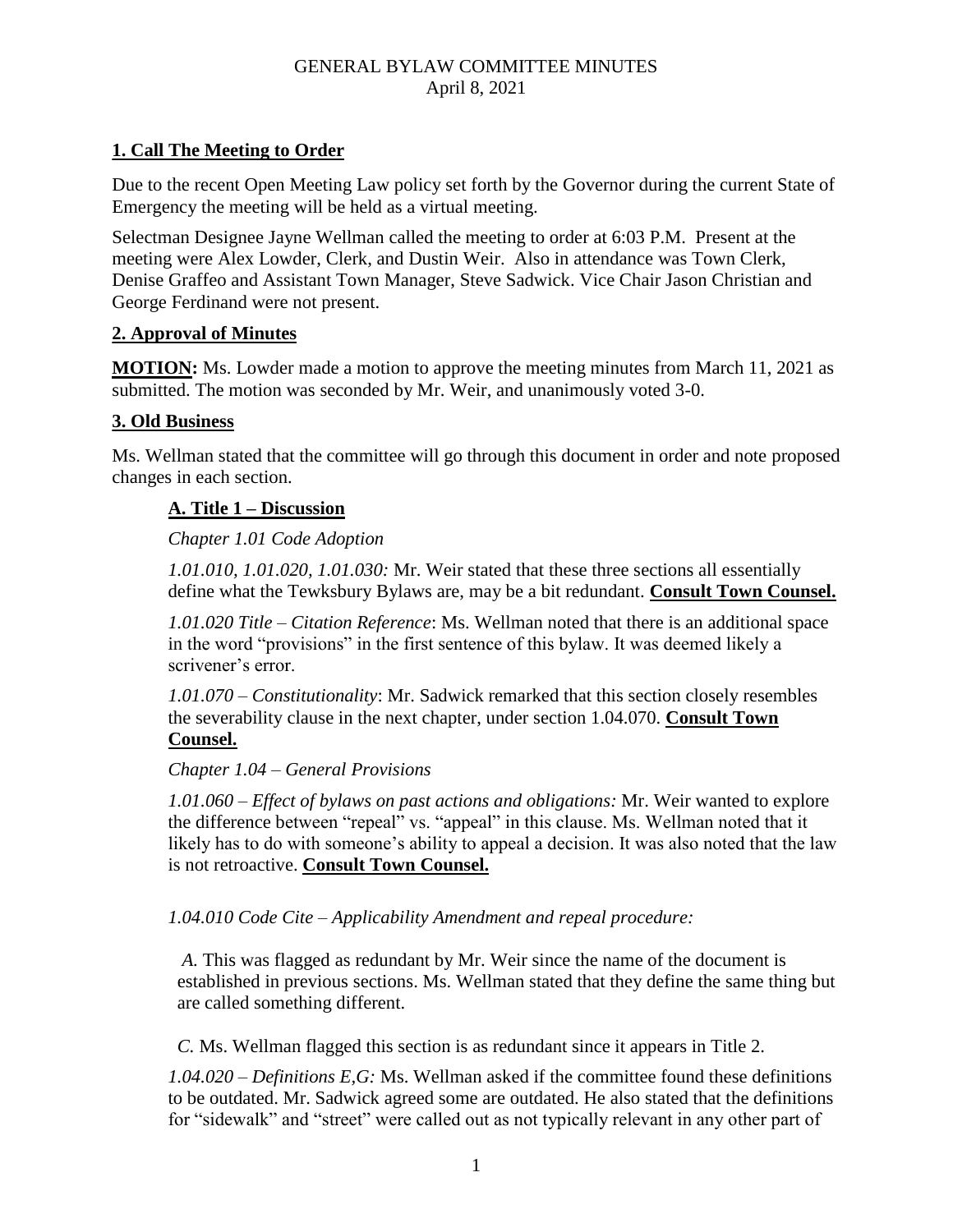the General Bylaws except for the Zoning Bylaws. These are addressed in the Zoning Bylaw's definitions.

Overall comments related to the "Definitions" section included looking into "common definitions" sections, as recommended by Mr. Sadwick, since this is something that the Zoning Bylaw includes, and Town Counsel should be consulted to determine what kinds of definitions should be included. This would also be an update to the gender and pronoun sections. **Consult Town Counsel.**

The numbering conventions for the overall document was also noted by Ms. Lowder and Mr. Sadwick as something that might be best handled once the entire document has been reviewed for content and overall consistency.

*1.04.040 – Computation of Time:* Ms. Wellman asked Ms. Graffeo if this provision complied with Open Meeting Law. Ms. Graffeo responded that it does. Ms. Graffeo also stated that this needs to include Saturdays as part of calculation since it is included in calculating things like appeal periods for MGL Chapter 40a. Mr. Sadwick stated that there should also be "unless provision conflicts with MGL in which case MGL prevails."

Ms. Wellman noted that there is a big gap in numbering. Ms. Lowder stated that she had discussed with Mr. Sadwick and that may have been purposeful to leave room to add provisions in at a later date.

*Chapter 1.08 – General Penalty*

*1.08.010 – Violation Penalty:*

A. & G. Ms. Lowder stated that these provisions are nearly redundant. Ms. Wellman stated that these should be combined or one should be removed. **Consult Town Counsel.**

B. Ms. Wellman asked whether this amount is outdated. Ms. Graffeo agreed. Mr. Sadwick stated that the committee should inquire about the statutory limits for penalties for general bylaws. Ms. Graffeo noted that the fines for violations of the dog bylaw exceed \$300.00. Ms. Graffeo proposed striking "not exceeding…" from the clause*.* Mr. Weir noted that the provision also states "unless provided elsewhere…" which would be true for the dog bylaw and others. It would be a backstop for any bylaw that doesn't expressly written dollar amount.

D. Mr. Sadwick suggested checking MGL Section 40, 21D because it is likely already updated to include the Acts of 1990. Ms. Wellman recommended striking "in the manner provided by*…"* **Consult Town Counsel.**

#### **B. Title 2 - Discussion**

*Chapter 2.04 – Town Meeting*

#### *2.04.010 – Schedule Established:*

Ms. Wellman noted that Special Town Meeting is not included in the Bylaws. Ms. Graffeo stated that Special Town Meeting is called by the Board of Selectmen and is specifically not in the Bylaws to allow for flexibility. Ms. Wellman asked if this could be moved from October. Ms. Graffeo stated that it falls between elections.

A. Ms. Lowder asked about changing the rules for Town Election to not have it be dependent on Easter Sunday. Ms. Wellman stated that a lot of people who observe Easter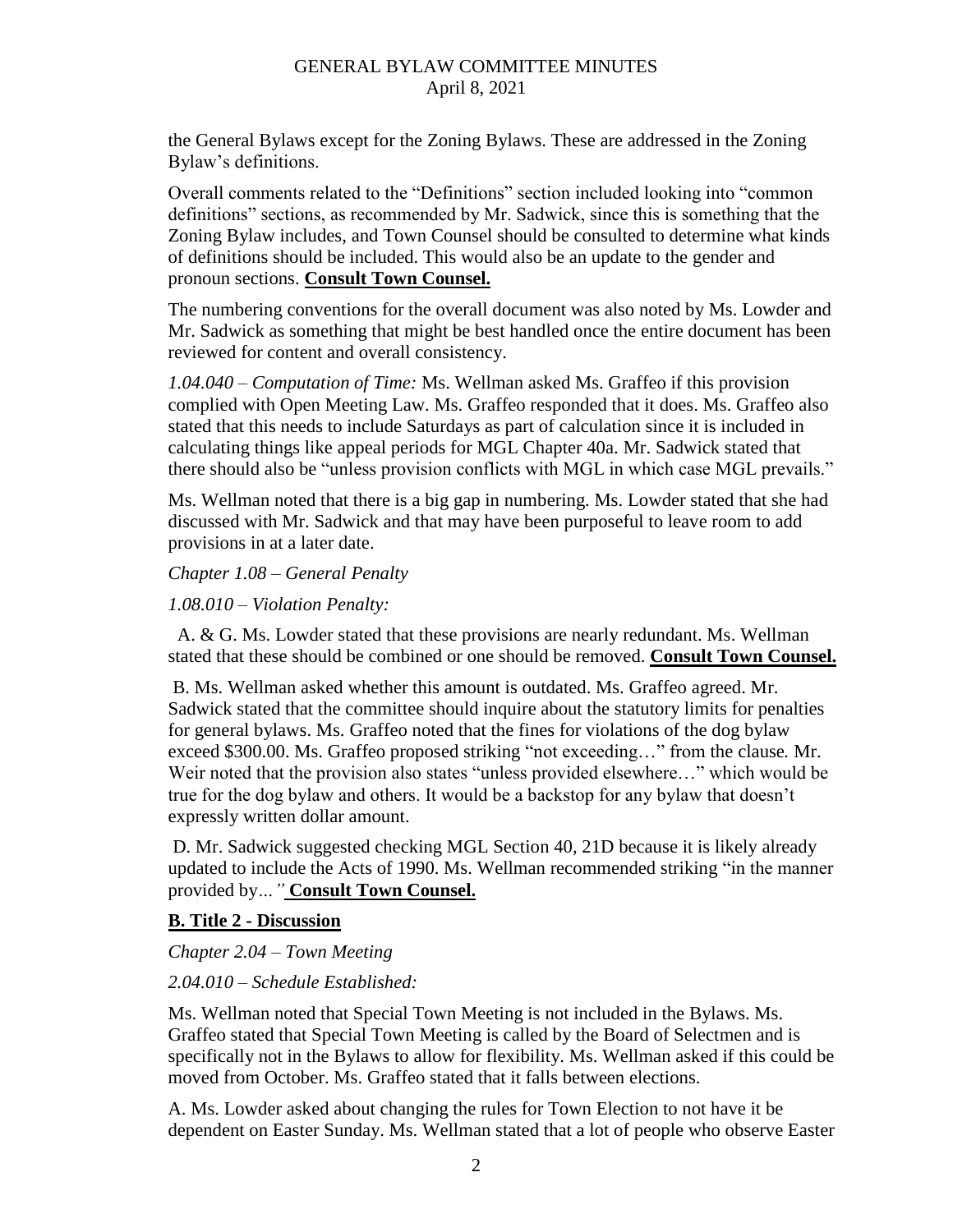and plan their weekend around it. Ms. Graffeo stated it could be considered changing elections from Saturday to Tuesday, addressing low voter turnout, costs associated with paying staff overtime, and dates changing due to Easter holiday. A town-wide survey was suggested to see if voters want to change Town Election day of the week*.* **Survey Feedback.**

B. Ms. Wellman proposed changing start time for Town Meeting from 7:30 PM to 7:00 PM.

Mr. Sadwick noted that it is worthy of discussion whether to keep the continuation of Town Meeting to the Wednesday or remove the Town Election as Article I of Annual Town Warrant since it is accomplished outside of actually convening for the governing body. Ms. Wellman noted that this is not taken as a vote at Town Meeting anyway. Ms. Wellman suggested bringing these types of question to a resident survey. **Survey Feedback.** Mr. Sadwick recommended involving Town Counsel as well. **Consult Town Counsel.** Ms. Graffeo noted this would allow the voter registration deadline to extend closer to Town Meeting rather than using the Town Election deadline for all when they're a month apart.

Ms. Wellman brought up the issue of Town Meeting reconvening for zoning articles on Wednesday when there is still time to start on Monday. Mr. Sadwick said there are pros and cons to it, one of them being if someone is only interested in zoning, they know to only show up on Wednesday night and not Monday night. He also noted that that does not necessarily promote full participation in government. Ms. Wellman stated that some folks already find Town Meeting confusing. Mr. Sadwick suggested surveying residents about this. **Survey Feedback.**

*2.04.015 – Consent Calendar:* Ms. Lowder noted that this provision does not account for people with disabilities to be able to make their presence known when necessary. Ms. Wellman responded that it is typically the moderator's responsibility to set the rules for how to recognize a hold but that the way it is written here is ableist. Mr. Sadwick reiterated that this is the moderator's role to set the ground rules. Ms. Wellman said that the language here is important. Mr. Sadwick noted that the distinction between "shall" and "may" is important with how the consent calendar is laid out.

*2.04.020 – Article Submission:* Ms. Wellman stated that this section is really hard to follow. She also stated that the articles aren't really discussed by the Board of Selectmen until the Finance Committee hears them, and a lot of the facilitation happens by staff. Mr. Sadwick stated that the articles that come from appointed boards and committees are submitted to the Selectmen. Mr. Weir said that functionally it works, but the wording could be improved. Mr. Sadwick suggested that this section be broken out into parts to make it clearer how to submit an article for Town Meeting. It is hard to follow as it is currently written.

*2.04.030 – Posting Requirements:* Ms. Lowder suggested the idea of removing the requirement for mailing a copy of the warrant to each dwelling. Ms. Wellman said that this was originally by citizen petition a few years ago to encourage more people to attend Town Meeting. She also stated that what gets people to Town Meeting more is a controversial article. Ms. Wellman and Ms. Graffeo noted the costs associated are tracked in the Town Manager's office as well as an opt-in mailing list which should be shared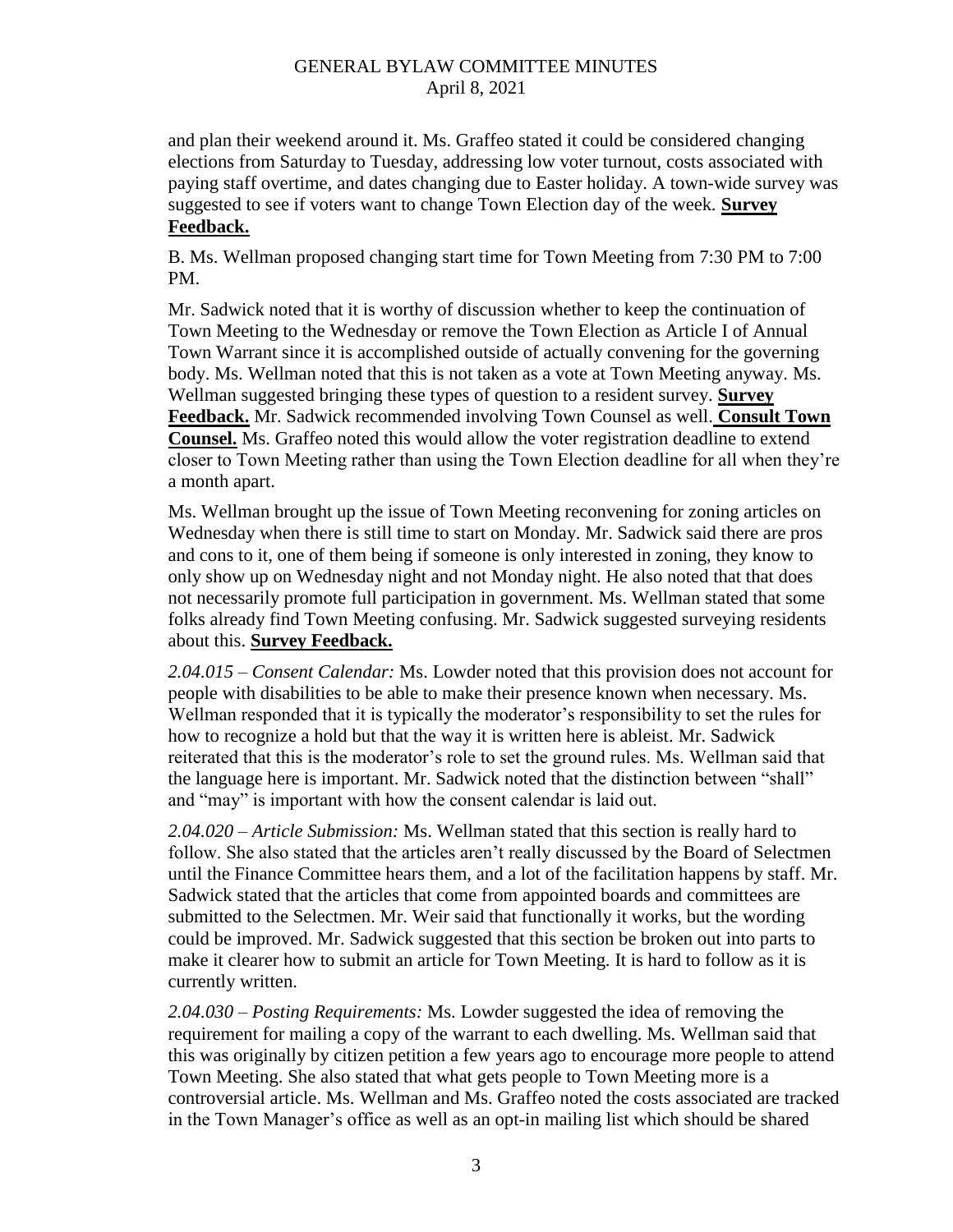with the committee. Ms. Graffeo has the statistics and will share the voter turnout before and after the mailing requirement was changed. Ms. Wellman stated this would be a good candidate for a resident survey. Mr. Weir proposed the idea of sending out a one-page flier in the mail for Town Meeting instead of the whole warrant. This allows people to be informed without wasting time and resources. **Survey Feedback.**

Ms. Wellman and Mr. Weir are going to propose revised language for Sections 2.04.020 and 2.04.030, respectively, before the next meeting.

*2.04.090 – Opening prayer:* Ms. Lowder stated that she was not aware this was done at every Town Meeting, and thought that naming it something less religious or replacing it with the Pledge of Allegiance might be better. Ms. Wellman noted that the moderator always calls for a member of the clergy to speak, and it is usually something quick and general, not necessarily part of any one religion. It was suggested that the committee survey residents to see if this is something people still want and maybe it can be called something different. Ms. Wellman noted other language modifications proposed could be replacing "shall" with "may" and "clergyman" with "member of the clergy of any faith." **Survey Feedback.**

*2.04.120 – Final action when expenditure exceeds five hundred dollars:* Ms. Lowder noted that was a low threshold. Ms. Wellman stated that this may be able to be struck entirely. **Consult Town Manager.**

*2.04.130 – Proceedings governed by Town Meeting Time, Second Edition, 1984, with the additions and as amended:* Ms. Wellman noted that there is likely a newer edition and that "several" is a scrivener's error. Ms. Lowder stated that the third edition was published in 2001. Mr. Sadwick suggested adding "as amended" instead of having to update the year periodically. **Consult Town Counsel.**

*2.04.140 – Town Clerk's duty to notify members when:* Ms. Wellman said the Town Clerk only swears in elected and appointed officials. Mr. Sadwick said it is unclear what the intention of this bylaw is. Ms. Wellman said it may be a product of its time when a Town Clerk was an elected individual. Mr. Weir asked if it is meant for the Town Clerk to inform a board or committee that they have new responsibilities as a result of Town Meeting. Ms. Graffeo stated that this was not part of the regular activities of the Town Clerk's office. **Consult Town Counsel.**

*2.04.150 – Procedure for voting on appropriations:* Ms. Wellman noted that this might be able to be struck in its entirety. Ms. Graffeo stated that this bylaw contradicts itself and has required Town Counsel input in the past. **Consult Town Manager.**

*2.04.180 – Emergency meeting:* Ms. Wellman stated that the requirement for mailing a warrant in the event of an emergency meeting should be struck as it is not practical.

*2.04.200 – Amendment to personnel By-Laws:* Ms. Wellman stated that the Town Manager thinks this can be struck because salaries, etc are not handled this way anymore. Mr. Sadwick said this is rendered unnecessary after a significant revision of the personnel bylaw with Town Counsel and the Town Manager.

*2.04.210 – Amendment to By-Laws:* Ms. Wellman stated that this should be removed as redundant. It is elsewhere in the bylaw.